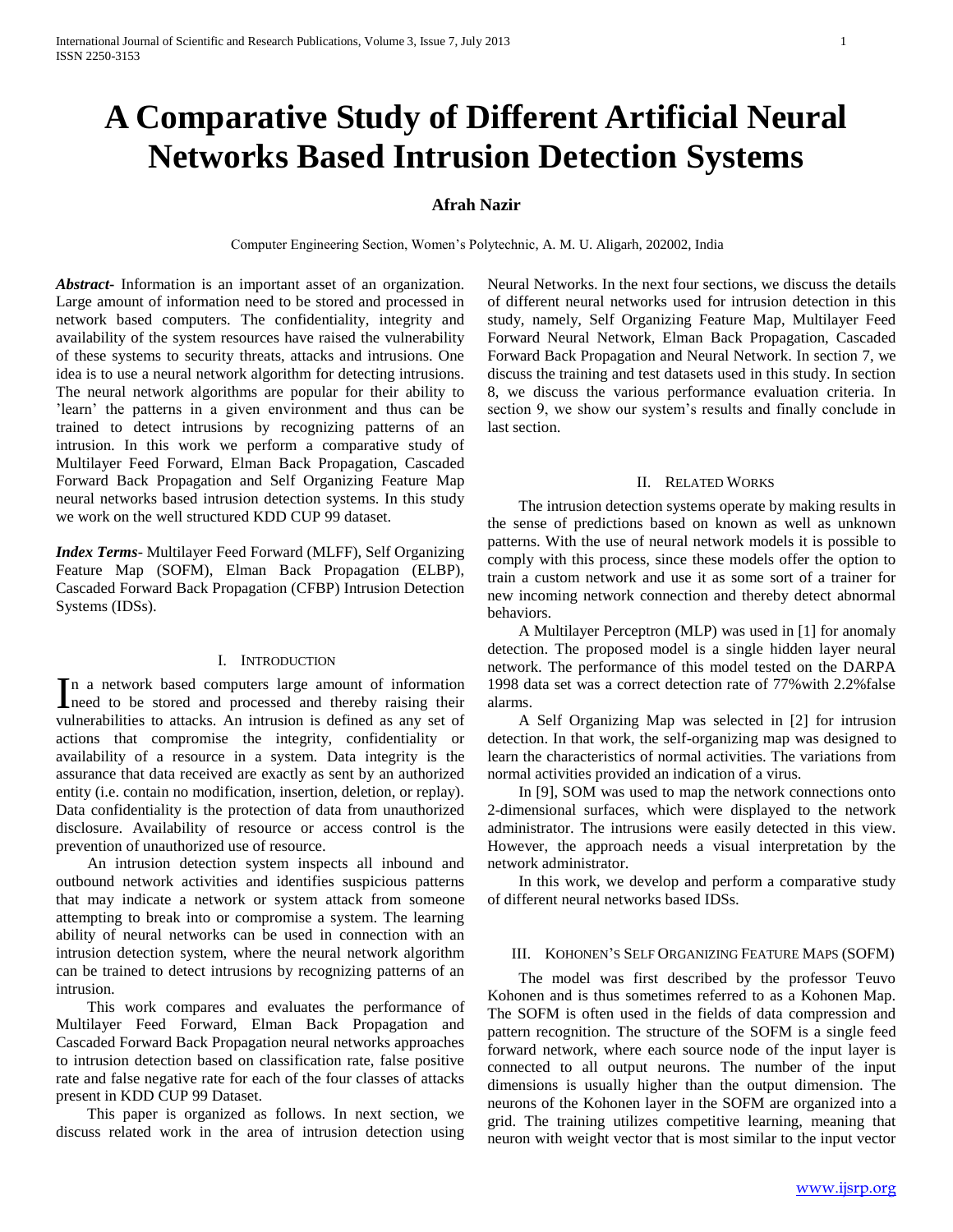is adjusted towards the input vector. This neuron is said to be the 'winning neuron' or the Best Matching Unit (BMU).

 The weights of the neurons close to the winning neuron are also adjusted but the magnitude of the change depends on the physical distance from the winning neuron and it is also decreased with the time. The algorithm tries to find clusters such that two neighboring clusters in the grid have codebook vectors close to each other in the input space. Another way to look at this is that related data in the input data set are grouped in clusters in the grid.

 The algorithm proposed by Kohonen follows two basic equations: matching and finding the winner neuron determined by the minimum Euclidean distance to the input. The topological ordering property has induced in adopting Self- Organizing Feature Map for intrusion detection.

# IV. MULTILAYER FEED FORWARD NEURAL NETWORK (MLFF)

 Artificial Neural Networks can be viewed as parallel and distributed processing systems which consists of a huge number of simple and massively connected processors. The MLP architecture is the most popular paradigm of artificial neural networks in use today. The neural network architecture in this class share common feature that are as follows: -

 All neurons in a layer are connected to all neurons in adjacent layers through unidirectional branches. That is, the branches and links can only broad information in one direction, that is, the "forward direction". The branches have associated weights that can be adjusted according to a defined learning rule.

 Feed forward neural network training is usually carried out using the called BPA. Hence it is also called by the name Back Propagation Network (BPN). Training the network with BPA results in a non-linear mapping between the input and output variables. Thus, given input/output pairs, the network can have its weights adjusted by the BPA to capture the non-linear relationship. After training, the networks with fixed weights provide the output for the given input.

## V. ELMAN BACK PROPAGATION NEURAL NETWORK (ELBP)

 A strict feed forward architecture does not maintain a shortterm memory. Any memory effects are due to the way past inputs are represented to the network (as for the tapped delay line). A simple recurrent network, Elman network, has activation feedback which embodies short-term memory.

 A state layer is updated not only with the external input of the network but also with activation from the previous forward propagation. The feedback is modified by a set of weights as to enable automatic adaptation through learning (e.g. back propagation).

 In the Elman neural network, if it is a fully recurrent network, every neuron receives inputs from every other neuron in the network. These networks are not arranged in layers. Usually only a subset of the neurons receive external inputs in addition to the inputs from all the other neurons, and another disjoint subset of neurons report their output externally as well as sending it to

all the neurons. These distinctive inputs and outputs perform the function of the input and output layers of a simple recurrent network, and also join all the other neurons in the recurrent processing.

## VI. CASCADED FORWARD BACK PROPAGATION NEURAL NETWORK (CFBP)

 A cascade correlation net consists of input units, hidden units, and output units. Input units are connected directly to output units with adjustable weighted connections. Connections from inputs to a hidden unit are trained when the hidden unit is added to the net and are then frozen. Connections from the hidden units to the output units are adjustable consequently.

 Cascade correlation network starts with a minimal topology, consisting only of the required input and output units. This net is trained until no further improvement is obtained. The error for each output until is then computed. Next, one hidden unit is added to the net in a two-step process. During the first step, a candidate unit is connected to each of the input units, but is not connected to the output units. The weights on the connections from the input units to the candidate unit are adjusted to maximize the correlation between the candidate's output and the residual error at the output units.

 The residual error is the difference between the target and the computed output, multiplied by the derivative of the output unit's activation function, i.e., the quantity that would be propagated back from the output units in the back propagation algorithm. When this training is completed, the weights are frozen and the candidate unit becomes a hidden unit in the net.

 The second step in which the new unit is added to the net now begins. A second hidden unit is added using the same process. The process of adding a new unit, training its weights from the input units and the previously added hidden units, and then freezing the weights, followed by training all connections to the output units, is continued until the error reaches an acceptable level or the maximum number of epochs (or hidden units) is reached.

#### VII. TRAINING AND TESTING DATASETS

 The dataset used in this study for intrusion detection is the KDD Cup 99 Dataset [9]. The KDD 99 intrusion detection datasets are based on the 1998 DARPA [7] initiative, which provides designers of intrusion detection systems (IDS) with a benchmark on which to evaluate different methodologies.

#### **7.1 Categories of Attacks in KDD 99 Dataset**

 Attacks in KDD 99 Dataset fall in the following four major categories:

 **Denial of Service (DoS) attacks: -** DoS is a class of attacks where an attacker makes some computing or memory resource too busy or too full to handle legitimate requests, thus denying legitimate users access to a machine There are different ways to launch DoS attacks: by abusing the computer's legitimate features, by targeting the implementations bugs; or by exploiting the system's misconfigurations. Smurf, Teardrop, Neptune, pod are the common DoS attacks.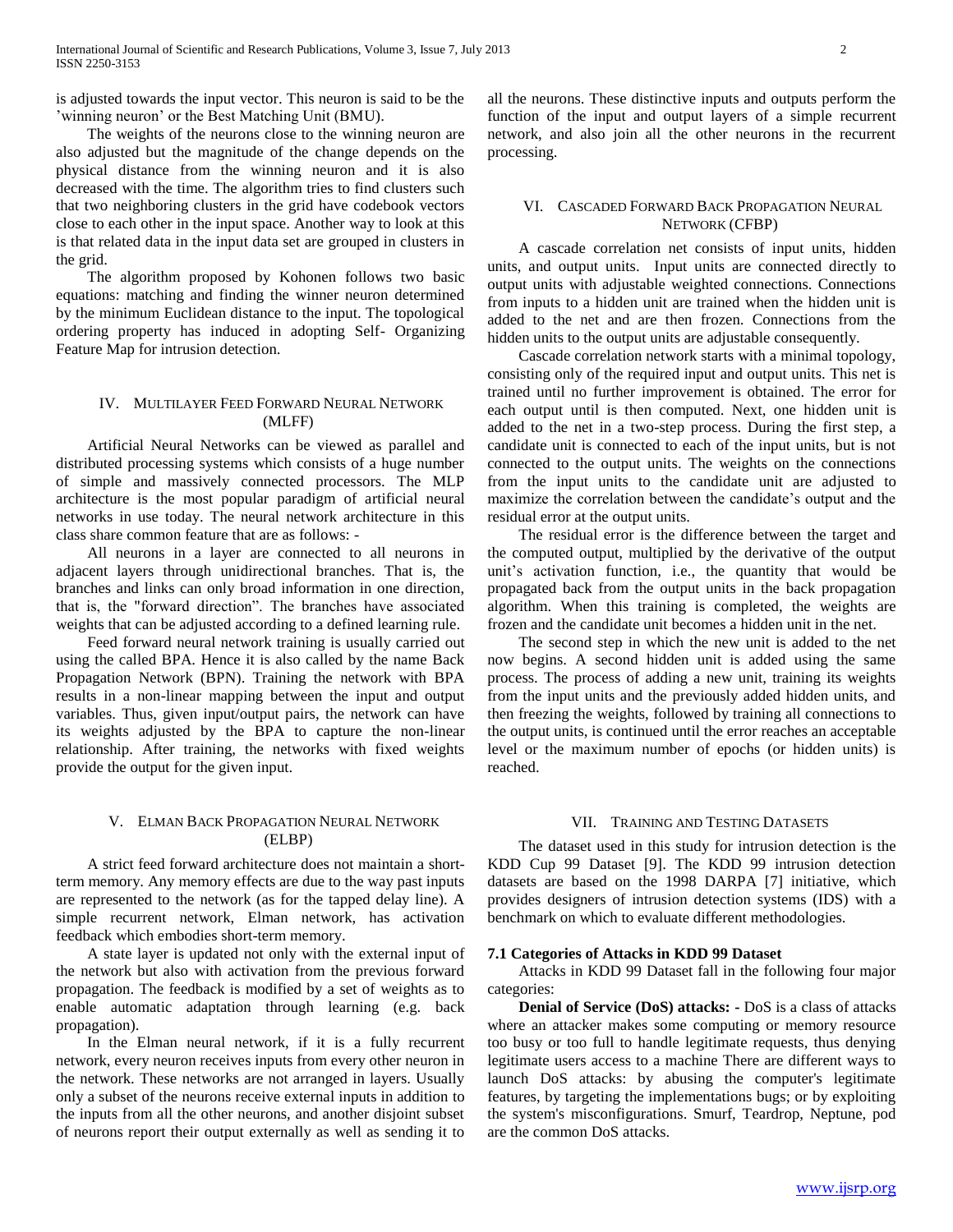**Probe:** - Probe is a class of attacks where an attacker scans a network to gather information or find known vulnerabilities. An attacker with a map of machines and services that are available on a network can use this information to look for exploits. Portsweep and Satan are the common Probing attacks.

 **User to root attacks (U2R): -** User to root exploits are a class of attacks where an attacker starts out with an access to a normal user account on the system and is able to exploit vulnerability to gain root access to the system. Rootkit and perl is the User to Root attacks.

 **Remote to user attacks (R2L): -** A remote to user is a class of attacks where an attacker sends packets to a machine over a network, then exploits machine's vulnerability to illegally gain local access as a user. Multihop, Spy, is the common Remote to User attacks.

#### **7.2 Training Dataset**

 The "10 % KDD" dataset is used for the training of different intrusion detection systems. It includes 22 types of attacks connections. This dataset contains 22 attack types and is a more concise version of the "Whole KDD" dataset. It contains more examples of attacks than normal connections and the attack types are not represented equally. Denial of Service attack accounts for the majority of records of the dataset.

## **7.3 Test Dataset**

 The "Corrected KDD" dataset is used for testing purpose. The "Corrected KDD" dataset provides a data with different statistical distributions as compared to the data present in either "10% KDD" or "Whole KDD" datasets. Labels for each of the connection records are used to verify our classification predictions made during testing.

#### VIII. EVALUATION CRITERIA

 Following are the different criteria for performance evaluation of the different neural networks based intrusion detection systems.

#### **8.1 Classification Rate (CR)**

 It denotes true-positives rate or true-negatives rate. An intrusion detection system gets more accurate as it detects more attacks and raises fewer false alarms. Or in other words its classification accuracy or classification rate is high.

*True-positives = Total Number of Normal Instances detected & classified by the system Total Number of Normal Instances present in the Test Dataset*

*True-negatives = Total Number of Attack Instances detected & classified by the system Total Number of Attack Instances present in the Test Dataset*

Classification Percent is True-positives x 100 or True-negatives x 100.

#### **8.2 Mean Square Error**

 Mean Square Error (MSE) is the squared prediction error. Lesser the MSE the better the classification rate of the network, this means less number of false classification.

#### **8.3 Confusion Matrix**

 Network Intrusion detection is a two-class classification problem i.e. classify a connection record to a normal or an attack connection. Its effectiveness can be defined as the ability to make correct predictions of samples. Table 1 shows the confusion matrix for Normal-Attack Classification problem.

**Table 1** Confusion Matrix

| <b>Predicted</b> |                 |                 |
|------------------|-----------------|-----------------|
| Actual           | <b>Negative</b> | <b>Positive</b> |
| <b>Negative</b>  |                 |                 |
| <b>Positive</b>  |                 |                 |

*False-Positive Rate = b / (a + b) False-Negative Rate = c / (c + d)*

 A False-positive (FPR) occurs when the system classifies an action as anomalous (a possible intrusion) when it is a legitimate action. Although this type of error may not be completely eliminated, a good system should minimize its occurrence.

 A False-negative (FNR) occurs when an actual intrusive action has occurred but system allows it to pass as non-intrusive behavior. This implies malicious data is not detected and alerted. It is a more serious error.

#### **8.4 Training Time**

 Training time is the time required to train the network according to the parameters set for training. It is measured in seconds. In this study training time for each of the 5-Folds of the 5-Fold Cross Validation training approach is calculated for each of the Sub-dataset of the specific connection type (normal, DoS, R2L, U2R).

#### IX. EXPERIMENTAL RESULTS OF DIFFERENT NEURAL NETWORK BASED INTRUSION DETECTION SYSTEMS

 In the previous section, we described the various performance evaluation criteria. Now, we list the results of comparison of the four different neural networks intrusion detection systems namely: (i) MLFF, (ii) CFBP, (iii) ELBP and (iv) SOFM based IDS, on the basis of these performance evaluation criteria.

#### **9.1 Results with Different Training Functions**

 Here in this section, the results are shown for testing new untrained connection records on the "41 41 40 1" neural architecture. This implies that each of the neural network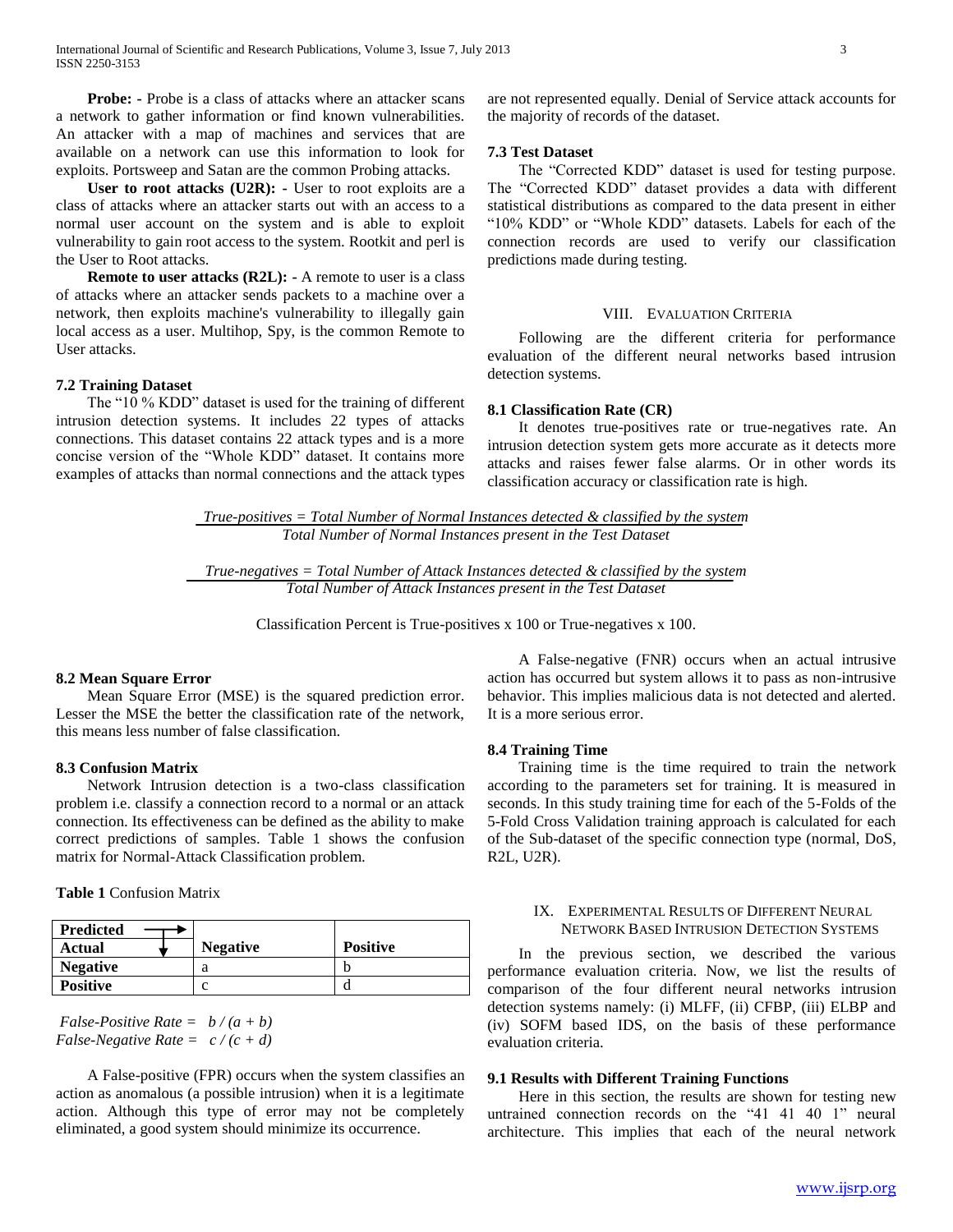intrusion detection systems contains 41 nodes in input layer, 41 nodes in first hidden layer, 40 nodes in second hidden layer and 1 node in output layer. The MLFF, CFBP and ELBP are evaluated on this architecture with the training parameters as listed in Table 2.

| <b>Table 2</b> Training Parameters for "41 41 40 1" Neural Network |  |
|--------------------------------------------------------------------|--|
| Architecture                                                       |  |

| <b>Parameters for training</b>  | Value of the parameter  |  |
|---------------------------------|-------------------------|--|
| Number of Nodes in Input Layer  | 41                      |  |
| Number of Nodes in Output Layer |                         |  |
| Number of Nodes in First Hidden | 41                      |  |
| Layer                           |                         |  |
| Number of nodes in second       | 40                      |  |
| Hidden Layer                    |                         |  |
| <b>Training Functions</b>       | trainoss OR traingdx OR |  |
|                                 | trainrr                 |  |

| Activation function for HL1, HL2   tansig, $\log_{10} \&$ purelin |  |
|-------------------------------------------------------------------|--|
| & OL                                                              |  |
| Learning Rate and Number of $\vert 0.2 \& 1000 \rangle$           |  |
| Epochs                                                            |  |

 **1. CFBP Neural Network Intrusion Detection System:** The Average Classification Rate for CFBP Neural Network is shown in Table 3. The percentage of normal or attack connections detected by CFBP network using "trainrp" function is the higher of the other two functions. Like for example CR (%) for correctly classified data of class DoS is 90.03 % with "trainoss" function, 92.76 % with "traingdx" function and 94.73 % with "trainrp" function. However the classification rate of R2L with "trainoss" training function is good as compared to classification rate (%) of 81.84 with "traingdx" function, but still the classification percentage for R2L is better with "trainrp" function.

# **Table 3 Average Classification Rate for CFBP Neural Network**

| <b>Training function</b> | <b>Class</b>     | <b>Classification Rate (%)</b> |
|--------------------------|------------------|--------------------------------|
| <b>Trainoss</b>          | Normal           | 92.77                          |
|                          | DoS              | 90.03                          |
|                          | Probe            | 90.23                          |
|                          | U2R              | 81.23                          |
|                          | R2L              | 84.73                          |
| Traingdx                 | Normal           | 92.83                          |
|                          | DoS              | 92.76                          |
|                          | Probe            | 93.08                          |
|                          | U2R              | 86.47                          |
|                          | R2L              | 81.84                          |
| Trainrp                  | Normal           | 93.86                          |
|                          | DoS              | 94.73                          |
|                          | Probe            | 94.05                          |
|                          | U2R              | 90.08                          |
|                          | R <sub>2</sub> L | 92.36                          |

 **2. MLFF Neural Network Intrusion Detection System:** The Average Classification Rate for MLFF Neural Network is given in Table 4. The percentage of normal or attack connections detected by MLFF network using "trainrp" function is the higher of the other two functions. Like for example the classification for attack type "DoS" is 97.78 % using "trainoss" training function,

while it is 96.85 using "traingdx" training function and 97.88 % using "trainrp" training function. This shows that for the attack type DoS the performance of "trainoss" training function is better than the "traingdx" training function.

**Table 4 Average Classification Rate for MLFF Neural Network**

| <b>Training function</b> | <b>Class</b> | <b>Classification Rate (%)</b> |
|--------------------------|--------------|--------------------------------|
| Trainoss                 | Normal       | 96.44                          |
|                          | DoS          | 97.78                          |
|                          | Probe        | 97.38                          |
|                          | U2R          | 90.86                          |
|                          | R2L          | 91.01                          |
| Traingdx                 | Normal       | 96.75                          |
|                          | DoS          | 96.85                          |
|                          | Probe        | 96.91                          |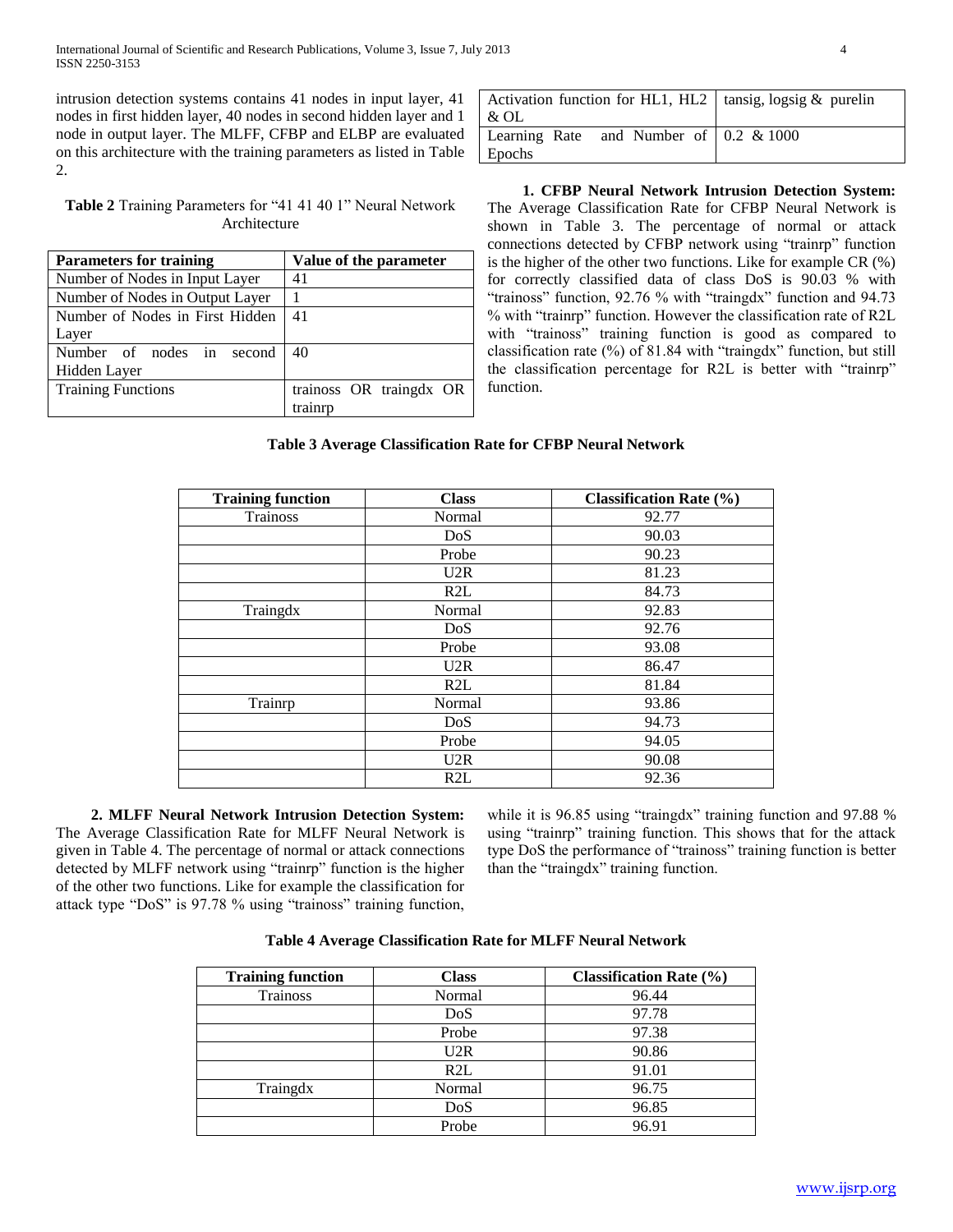|         | U2R    | 89.95 |
|---------|--------|-------|
|         | R2L    | 92.06 |
| Trainrp | Normal | 97.75 |
|         | DoS    | 97.88 |
|         | Probe  | 97.92 |
|         | U2R    | 90.88 |
|         | R2L    | 95.46 |

3. **ELBP Neural Network Intrusion Detection System:**  The Average Classification Rate for ELBP Neural Network is

given in Table 5. Classification rate with "trainrp" is better of other two training functions.

| <b>Table 5 Average Classification Rate for ELBP Neural Network</b> |  |  |  |
|--------------------------------------------------------------------|--|--|--|
|--------------------------------------------------------------------|--|--|--|

| Training function | Class  | Classification Rate (%) |
|-------------------|--------|-------------------------|
| <b>Trainoss</b>   | Normal | 97.75                   |
|                   | DoS    | 97.95                   |
|                   | Probe  | 97.95                   |
|                   | U2R    | 92.89                   |
|                   | R2L    | 96.76                   |
| Traingdx          | Normal | 98.57                   |
|                   | DoS    | 97.98                   |
|                   | Probe  | 98.81                   |
|                   | U2R    | 94.56                   |
|                   | R2L    | 97.66                   |
| Trainrp           | Normal | 98.59                   |
|                   | DoS    | 99.95                   |
|                   | Probe  | 98.91                   |
|                   | U2R    | 94.95                   |
|                   | R2L    | 97.86                   |

 **4. Performance of Different Neural Networks based IDSs using "trainoss" function:** Figure 1 shows, the performance of ELBP network is better than other two networks using "trainoss" function. For the classes normal, DoS and Probe the performances of ELBP and MLFF neural networks in terms of classification rate are very close. CR (%) of attack type Probe is 97.38 % using MLFF neural network, while for ELBP it is 97.95 %.



**Figure 1 Classification Rate with "trainoss" function**

 **5. Performance using "traingdx" function:** Figure 2 shows that the classification rate for various classes of data with MLFF neural network is close to classification rate with ELBP

network, but still the performance of ELBP neural network IDS is better.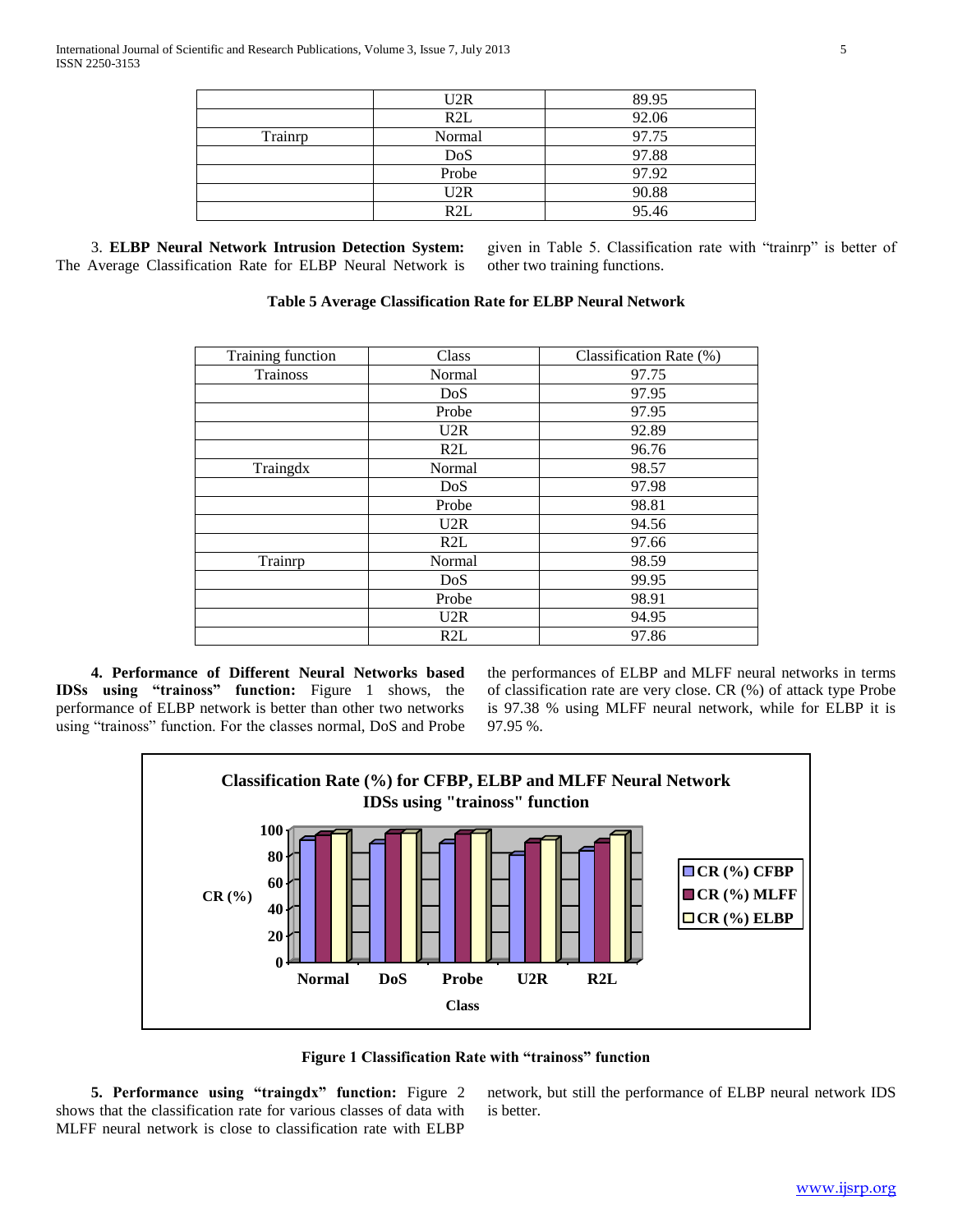

**Figure 2 Classification Rate with "traingdx" function**

 **6. Performance of Different Neural Network IDSs using "trainrp" function:** Figure 3 shows that the performance of ELBP neural network IDS is better than other two networks with "trainrp" function for all classes of connection records under

testing. It is clear from Figure 3 that by using this training function the difference in classification rate compared to all three neural network IDSs is large for all the classes of connections.



**Figure 3 Classification Rate (%) with "trainrp" function**

 **7. Mean Square Error for CFBP, MLFF and ELBP Neural Network IDSs using "trainoss":** Smaller mean square error implies better the classification rate and lesser the rate of misclassifications. Table 6 shows that MSE using "trainoss" training function is larger for CFBP neural network (i.e. average of 0.06854) in comparison to other networks.

| 8. Mean Square Error for CFBP, MLFF, and ELBP                |
|--------------------------------------------------------------|
| Neural Networks IDSs using "traingdx": ELBP neural           |
| network shows that the mean square error is 0.0051 (average  |
| MSE for all classes), which is smaller than the MSE of 0.058 |
| with CFBP neural network and a MSE of 0.0192 with MLFF       |
| neural network (see table 7).                                |

| Table 6 MSE using "trainoss" function |
|---------------------------------------|
|---------------------------------------|

| <b>Class</b> | <b>MSE</b><br>for | for<br><b>MSE</b> | for<br><b>MSE</b> |
|--------------|-------------------|-------------------|-------------------|
|              | <b>CFBP</b>       | <b>MLFF</b>       | <b>ELBP</b>       |
| Normal       | 0.0236            | 0.0092            | 0.0037            |
| DoS          | 0.0468            | 0.0034            | 0.0035            |
| Probe        | 0.0447            | 0.0037            | 0.0035            |
| U2R          | 0.1642            | 0.0447            | 0.0324            |
| R2L          | 0.0634            | 0.0346            | 0.0084            |

| <b>Class</b> | for<br><b>MSE</b> | <b>MSE</b><br>for | for<br><b>MSE</b> |
|--------------|-------------------|-------------------|-------------------|
|              | <b>CFBP</b>       | <b>MLFF</b>       | <b>ELBP</b>       |
| Normal       | 0.0221            | 0.0084            | 0.0029            |
| DoS          | 0.0234            | 0.0049            | 0.0032            |
| Probe        | 0.0207            | 0.0046            | 0.0021            |
| U2R          | 0.0607            | 0.0457            | 0.0136            |
| R2L          | 0.1631            | 0.0324            | 0.0037            |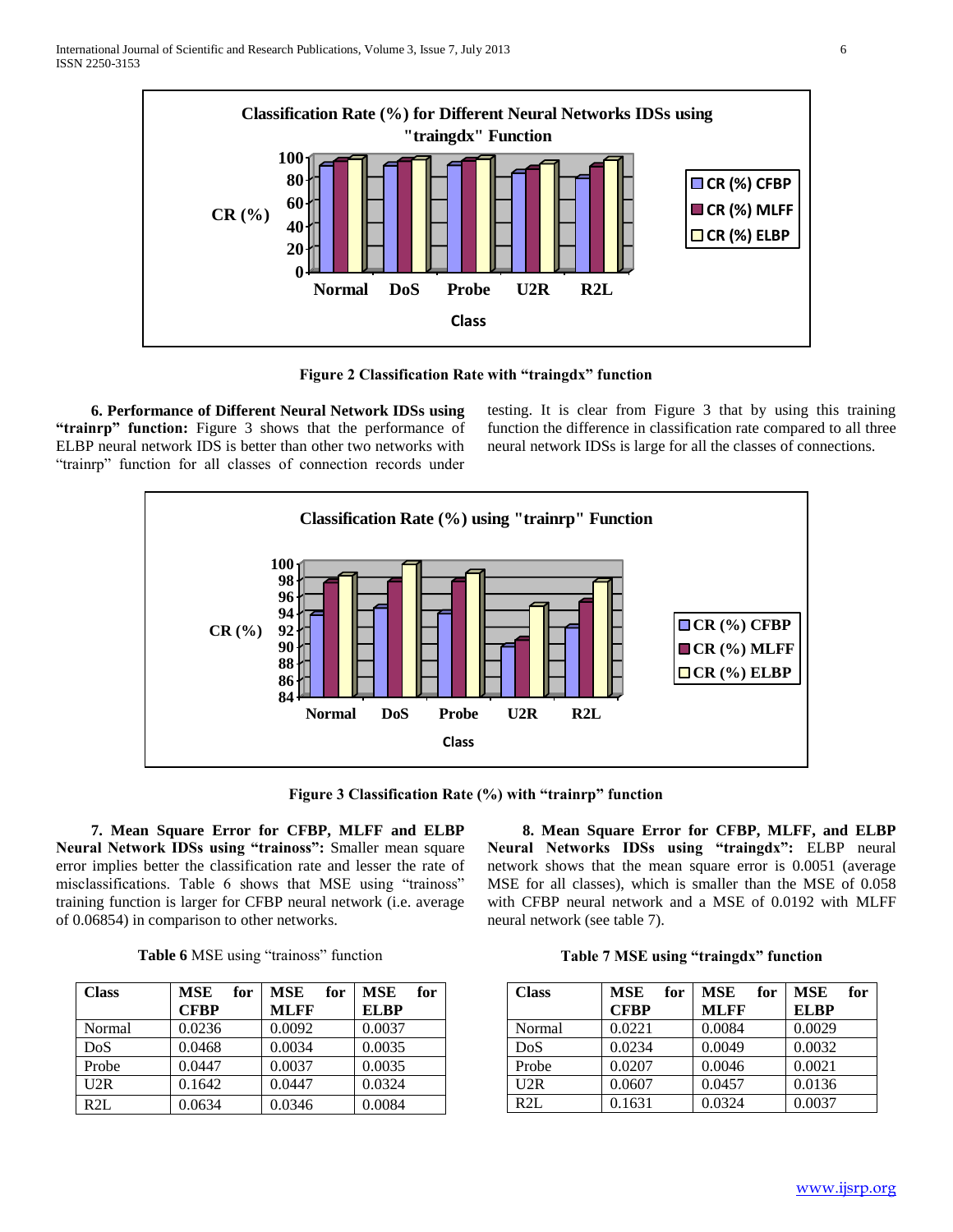**9. Mean Square Error for CFBP, MLFF, and ELBP Neural Networks IDSs using "trainrp":** Smaller mean square error implies better classification rate and lesser the rate of misclassifications. Table 8 shows that MSE using "trainrp" training function is larger for CFBP neural network in comparison to other networks.

**Table 8 MSE using "trainrp" function**

| Class) | MSE  | for   MSE for   MSE |             | for |
|--------|------|---------------------|-------------|-----|
|        | CFRD | ML FF               | <b>FIRP</b> |     |

| Normal  | 0.0203 | 0.0036 | 0.0028 |
|---------|--------|--------|--------|
| DoS     | 0.0198 | 0.0033 | 0.0005 |
| Probe   | 0.0121 | 0.0031 | 0.0020 |
| U2R     | 0.0457 | 0.0442 | 0.0124 |
| $R2I$ . | 0.0246 | 0.0102 | 0.0034 |

 **10. Average MSE Performance of Different Neural Networks:** Figure 4(a) shows the variations in MSE with "trainrp" training function are larger for CFBP neural network IDS in comparison to other neural networks IDSs.



**Figure 4(a)**: MSE using "trainrp" training function

Figure 4(b) shows the variations in MSE with "traingdx" training function is larger for CFBP. However the MSE is very small for the attack types DoS and Probe, with both the ELBP and MLFF neural networks.





Figure 4(c) shows the variations in MSE with "trainoss" training function is smaller and very similar for both the MLFF and ELBP neural networks for all the attack classes, except for

attack R2L for which MLFF neural network IDS has greater value as compared to ELBP.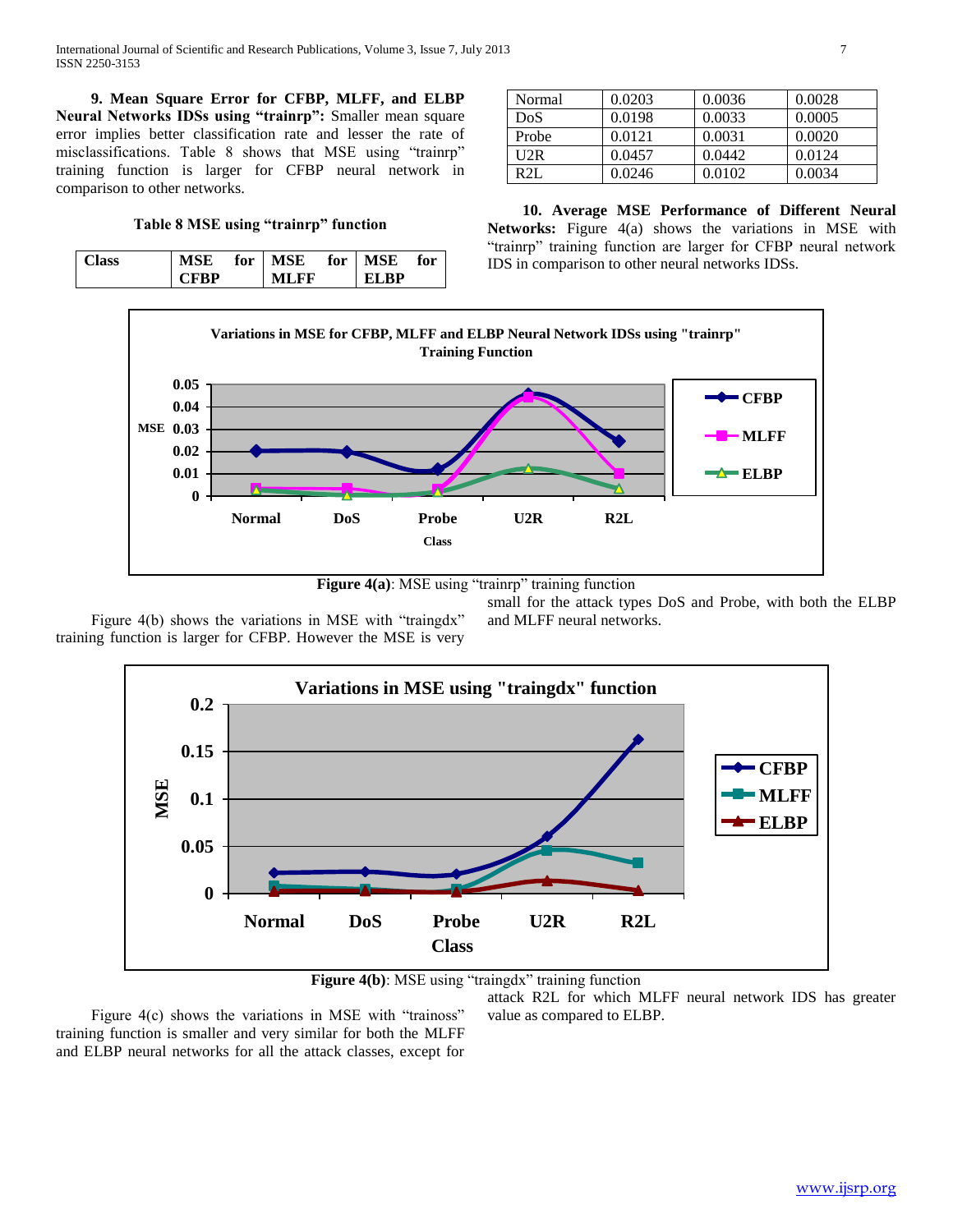

**Figure 4(c): MSE using "trainrp" training function**

 **11. Average Classification Rate for Three Different Neural Network Intrusion detection systems:** Table 9 shows overall Classification Rate (%) for "41 41 40 1" Neural Network Architectures for CFBP, MLFF and ELBP Intrusion detection systems using all 3 different training functions. Results show that ELBP Neural Network with training function "trainrp" is better of all the other networks with Classification Rate of 98.04 %.

# **Table 9 Average Classification rate using different training functions**

| <b>Training</b> | <b>CR</b> | $(9/0)$ CR | $($ %)   CR                                        | $($ %) |
|-----------------|-----------|------------|----------------------------------------------------|--------|
| <b>Function</b> |           |            | for CFBP $\parallel$ for MLFF $\parallel$ for ELBP |        |

| <b>Trainoss</b> |       | 94.50 | 96.66 |
|-----------------|-------|-------|-------|
| Traingdx        | 89.39 | 94.69 | 97.53 |
| Trainrn         | 93.82 | 95.98 | 98.04 |

Figure 5 shows the variations in classification rate (%) for three different neural networks IDSs with 3 different training functions. Classification rate percentages with ELBP are higher of the other two neural networks. The ELBP neural network intrusion detection system achieves the better performances for all the classes of attacks using "trainrp" training function. The classification rate (%) for MLFF neural network using training function "trainoss" and "trainrp" is almost similar to ELBP IDS.



**Figure 5: Variations in CR for 3 different Neural Networks**

## **9.2 Test results by varying number of nodes in hidden layer**

Here in this section, the results are shown for testing new untrained connection records on the "41 41 35 1" neural architecture. This implies that number of nodes in second hidden layer is changed from 40 to 35. The effects of change in number of nodes on the performances of the MLFF, CFBP and ELBP neural networks are given in this section.

**1. Effects of change in Number of Nodes in second Hidden Layer for CFBP Network:** Table 10 shows, with the change in the number of nodes in the second HL from 40 to 35, the CR degrades significantly thereby leading to an increase in misclassifications.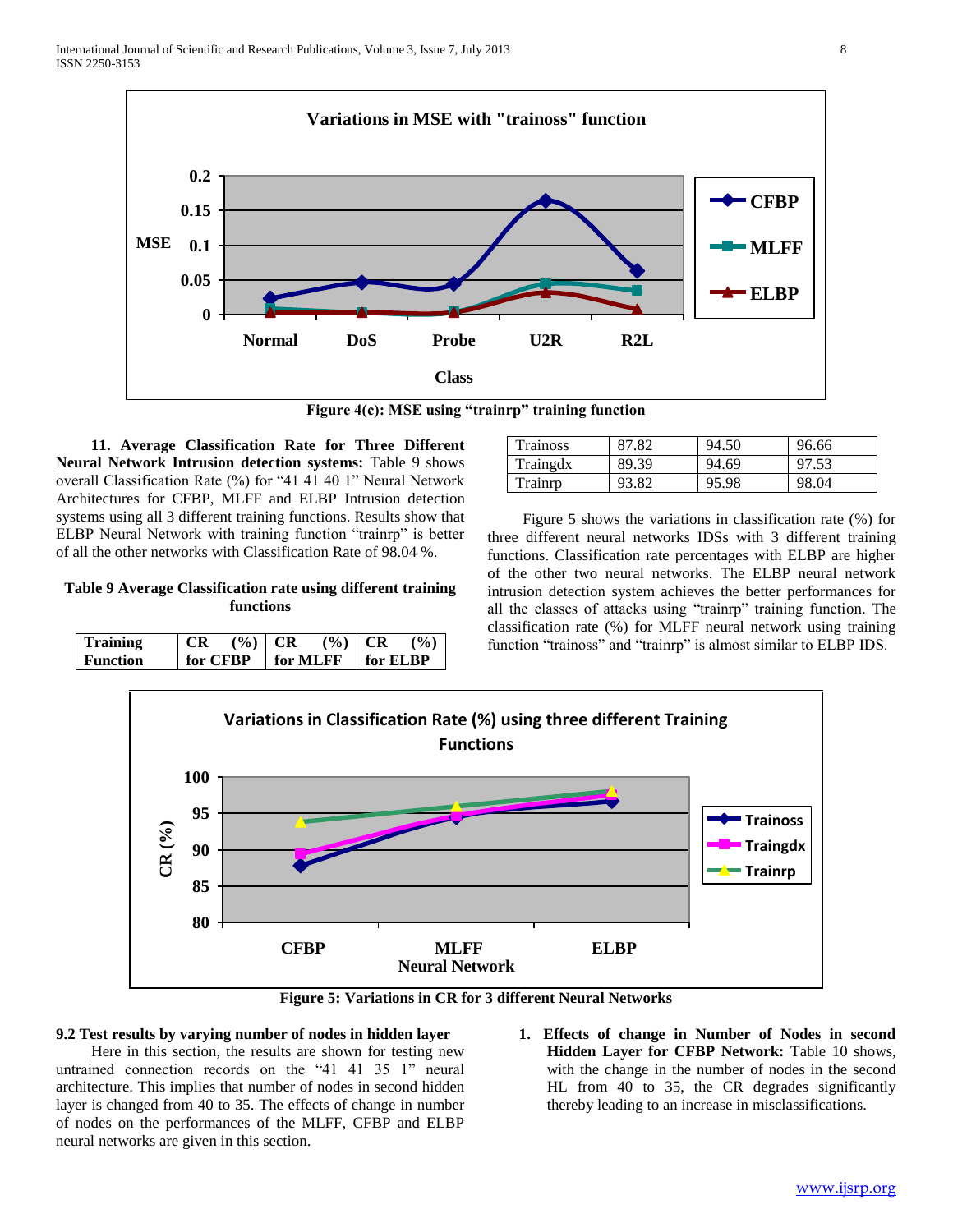| <b>Network</b>       |            | $CR$ with $CR$ with $CR$ with |           |
|----------------------|------------|-------------------------------|-----------|
| Architecture         | "trainoss" | "traingdx"                    | "trainrp" |
| 35 Nodes in          | 0.8682     | 0.8834                        | 0.9287    |
| HI.2                 |            |                               |           |
| 41 Nodes in   0.8782 |            | 0.8939                        | 0.9382    |
| HI.2                 |            |                               |           |

**Table 10 Change in Classification Rate for CFBP with 35 Nodes in Hidden Layer 2**

 **2. Effects of change in number of nodes in second Hidden Layer for MLFF Network:** Table 11 shows, with the change in the number of nodes in the second hidden layer from 40 to 35 the classification rate degrades significantly for MLFF network. For example CR is 0.9498 with 35 nodes using "trainrp", while it is 0.9598 with 40 nodes.

## **Table 6.11 Change in Classification Rate for MLFF with 35 Nodes in Hidden Layer 2**

| <b>Network</b><br>Architecture | <b>Classification</b><br>with<br>rate<br>"trainoss" | <b>Classification</b>  <br>with<br>rate<br>"traingdx" | <b>Classification</b><br>with<br>rate<br>"trainrp" |
|--------------------------------|-----------------------------------------------------|-------------------------------------------------------|----------------------------------------------------|
| 35 Nodes in<br>HI.2            | 0.9421                                              | 0.9361                                                | 0.9498                                             |
| 41 Nodes in<br>HI.2            | 0.9450                                              | 0.9469                                                | 0.9598                                             |

 **3. Effects of change in Number of Nodes in second Hidden Layer for ELBP Network:** Table 12 shows degradation in classification rate for ELBP Neural Network with the change in the number of nodes in the second hidden layer from 41 to 35.

**Table 12 Change in Classification Rate for ELBP with 35 Nodes in Hidden Layer 2**

| <b>Network</b><br>Architecture          | with<br>rate<br>"trainoss" | <b>Classification</b>   <b>Classification</b>  <br>with<br>rate<br>"traingdx" | <b>Classification</b><br>with<br>rate<br>"trainrp" |  |
|-----------------------------------------|----------------------------|-------------------------------------------------------------------------------|----------------------------------------------------|--|
| 35 Nodes in   0.9566<br>HL <sub>2</sub> |                            | 0.9657                                                                        | 0.9724                                             |  |
| 41 Nodes in   0.9666<br>HI.2            |                            | 0.9753                                                                        | 0.9804                                             |  |

 **4. Average Classification Rate with Three Different Training Function by Varying Nodes of Second Hidden Layer:** Table 13 shows classification rate (%) for CFBP, MLFF and ELBP Neural Networks with three different training functions, by varying number of nodes in second hidden layer to 35 from 40. This average of CR is taken as the union of all attack and normal connections recognized correctly by the classifier. The CR achieved through ELBP neural network using training function"trainrp" is higher as compared to other two neural networks by varying nodes in second hidden layer. The overall CR percentage is reduced for all networks as compared to CR given in Table 9.

**Table 13 Average Classification rate by varying Number of Nodes in Hidden Layer**

| <b>Training</b><br><b>Function</b> | $($ %)<br><b>CR</b><br>for CFBP | <b>CR</b><br>$($ %)<br>for MLFF | <b>CR</b><br>$($ %)<br>for ELBP |
|------------------------------------|---------------------------------|---------------------------------|---------------------------------|
| trainoss                           | 86.82                           | 94.21                           | 95.66                           |
| traingdx                           | 88.34                           | 93.61                           | 96.57                           |
| trainrp                            | 92.87                           | 94.98                           | 97.24                           |

 **6. Variations in Average Classification Rate with Change in Number of Nodes:** Figure 6 shows graphically the variations in the classification rate for each of the 5 classes shown in table 14, for ELBP network using training function "trainrp", with the change in the number of nodes from 40 to 35 in HL 2. Similar variations exist for other networks.

**Table 14(a) Variations in CR for "41 41 40 1" and "41 41 35 1" ELBP Network**

| <b>Class</b> | <b>CR</b> for <b>ELBP</b> with | CR for ELBP with |
|--------------|--------------------------------|------------------|
|              | 40 nodes in HL                 | 35 Nodes in HL2  |
| Normal       | 0.9842                         | 0.9798           |
| <b>DoS</b>   | 0.9978                         | 0.9897           |
| Probe        | 0.9874                         | 0.9850           |
| U2R          | 0.9478                         | 0.9391           |
| $R2I$ .      | 0.9769                         | 0.9688           |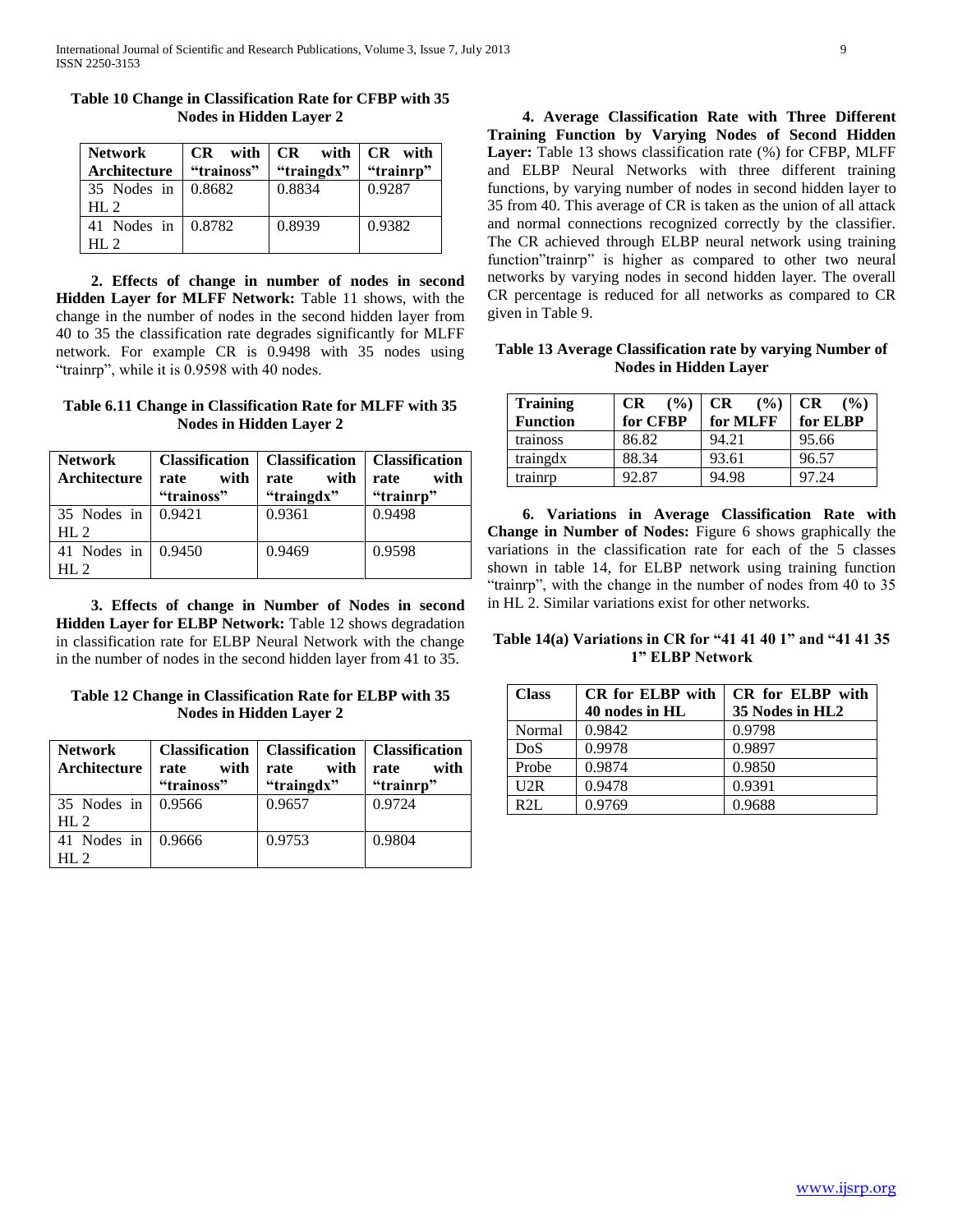

**Figure 6: Effects of number of hidden layer nodes on ELBP network**

Table 14(b) shows the variations in classification rate for different classes of data with MLFF neural network. The classification rate for attack class U2R is reduced to a greater

extent by the change in number of nodes in second hidden layer from 41 to 35. CR for U2R is changed from 90.88 % to 84.78 %.

| Table 14(b) Variations in CR for "41 41 40 1" and "41 41 35 1" MLFF Network |  |  |
|-----------------------------------------------------------------------------|--|--|
|                                                                             |  |  |

| Class  | CR for MLFF with 40 nodes in HL | CR for MLFF with 35 Nodes in HL2 |
|--------|---------------------------------|----------------------------------|
| Normal | 0.9775                          | 0.9601                           |
| DoS    | 0.9788                          | 0.9533                           |
| Probe  | 0.9792                          | 0.9671                           |
| U2R    | 0.9088                          | 0.8478                           |
| R2L    | 0.9546                          | 0.9343                           |

Table 14(c) shows the variations in classification rate for different classes of data with CFBP neural network. The classification rate for attack classes U2R and R2L is reduced to a greater extent by the change in number of nodes in second

hidden layer from 41 to 35. CR for U2R is changed from 90.08 % to 84.23 %. CR for U2R is changed from 92.36 % to 85.56 %.

## **Table 14(c) Variations in CR for "41 41 40 1" and "41 41 35 1" CFBP Network**

| <b>Class</b> | CR for MLFF with 40 nodes in HL | CR for MLFF with 35 Nodes in HL2 |
|--------------|---------------------------------|----------------------------------|
| Normal       | 0.9386                          | 0.9123                           |
| DoS          | 0.9473                          | 0.9186                           |
| Probe        | 0.9405                          | 0.9236                           |
| U2R          | 0.9008                          | 0.8423                           |
| R2L          | 0.9236                          | 0.8556                           |

## **9.3 Results for SOFM Neural Network Intrusion Detection System**

Parameters of SOFM Neural Network training are defined in Table 13. Table 15 below shows CR (%) using SOFM for 5 different classes. CR (%) for class "Probe" i.e. 98.81 % is higher of all other classes by using SOFM neural network.

**Table 15** CR (%) for SOFM Neural Network

| Class  | CR(%) |
|--------|-------|
| Normal | 98.76 |
| DoS    | 97.72 |

| Probe | 98.81 |
|-------|-------|
| HOR   | 91.36 |
| R2I   | 91.36 |

## **9.4 Results for TCP Connection Records to Other Services**

KDD 99 Dataset consists of connection records collected over TCP connections. Here in this section, we evaluate the performance of TCP connection records to other services which constitute the majority of records of KDD 99 Dataset. The services considered are: "http", "ftp\_data", "telnet", "all". Results evaluated on the basis of False Positive Rate (FPR) & FNR.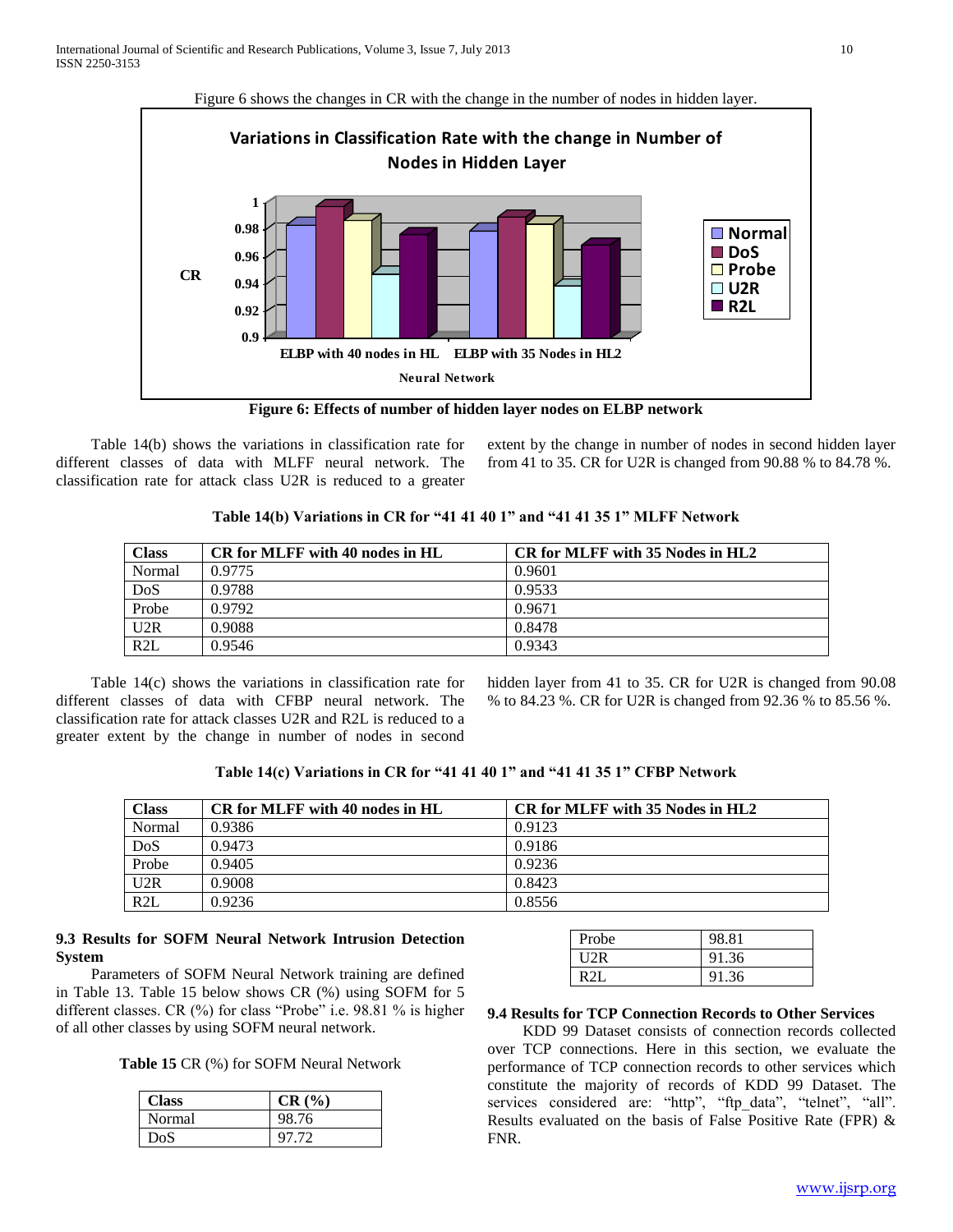**1. False Positive Rate and False Negative Rate results For TCP to Service Type "all":** Service type "all" indicates that all the services considered together that are available in KDD 99

dataset. ELBP Neural network has lowest FPR for Probe i.e. 0.8 and lowest FNR for DoS i.e. 0.10 as shown in Table 16.

| <b>Neural</b>  | DoS<br><b>Normal</b> |            |            | Probe      |            |            | U2R        |            | R2L        |            |
|----------------|----------------------|------------|------------|------------|------------|------------|------------|------------|------------|------------|
| <b>Network</b> | <b>FPR</b>           | <b>FNR</b> | <b>FPR</b> | <b>FNR</b> | <b>FPR</b> | <b>FNR</b> | <b>FPR</b> | <b>FNR</b> | <b>FPR</b> | <b>FNR</b> |
| <b>CFBP</b>    | 0.33                 | 0.36       | 0.24       | 0.25       | 0.21       | 0.22       | 0.49       | 0.51       | 0.37       | 0.11       |
| <b>MLFF</b>    | 0.22                 | 0.15       | 0.18       | 0.11       | 0.13       | 0.14       | 0.18       | 0.17       | 0.16       | 0.15       |
| <b>ELBN</b>    | 0.11                 | 0.11       | 0.9        | 0.10       | 0.8        | 0.12       | 0.15       | 0.14       | 0.12       | 0.12       |
| <b>SOFM</b>    | 0.19                 | 0.13       | 0.16       | 0.11       | 0.12       | 0.11       | 0.17       | 0.16       | 0.15       | 0.13       |

**Table 16 FPR & FNR for TCP to "all" services**

 **2. False Positive Rate and False Negative Rate results for TCP to service "http":** Table 17 shows the FPR and FNR for the Service type "http". Lowest FPR i.e. 0.07 and FNR i.e. 0.11 for attack type DoS with ELBP neural network. The highest FPR is 0.42 for attack type R2L with CFBP neural network. Also the highest FNR is 0.36 for attack type R2L with CFBP neural network. As discussed before higher the FPR and FNR the greater the number of misclassification for a particular class.

| Table 17 FPR & FNR for TCP to "http" services |  |  |  |  |
|-----------------------------------------------|--|--|--|--|
|-----------------------------------------------|--|--|--|--|

| <b>Neural</b>  | <b>Normal</b> |            | DoS        |            | <b>Probe</b> |            | U2R        |            | R2L        |            |
|----------------|---------------|------------|------------|------------|--------------|------------|------------|------------|------------|------------|
| <b>Network</b> | <b>FPR</b>    | <b>FNR</b> | <b>FPR</b> | <b>FNR</b> | <b>FPR</b>   | <b>FNR</b> | <b>FPR</b> | <b>FNR</b> | <b>FPR</b> | <b>FNR</b> |
| <b>CFBP</b>    | 0.20          | 0.26       | 0.19       | 0.19       | 0.22         | 0.23       | 0.23       | 0.21       | 0.42       | 0.36       |
| <b>MLFF</b>    | 0.20          | 0.17       | 0.18       | 0.18       | 0.21         | 0.17       | 0.23       | 0.19       | 0.20       | 0.19       |
| <b>ELBN</b>    | 0.12          | 0.12       | 0.07       | 0.11       | 0.08         | 0.11       | 0.13       | 0.15       | 0.15       | 0.12       |
| <b>SOFM</b>    | 0.17          | 0.16       | 0.15       | 0.16       | 0.17         | 0.13       | 0.18       | 0.17       | 0.16       | 0.18       |

 **3. False Positive Rate and False Negative Rate results for TCP to service "ftp\_data":** Table 18 shows the FPR and FNR service type "ftp\_data" is considered. Lowest FPR is for DoS i.e. 0.07 with ELBP. In terms of false positive rate and false negative rate, SOFM neural network performs better than MLFF neural network and CFBP neural networks for intrusion detection. Like for example, for class U2R the FPR is 0.23, 0.23 and 0.17 with CFBP, MLFF and SOFM neural networks respectively.

| <b>Neural</b>  | <b>Normal</b> |            | DoS        |            | <b>Probe</b> |            | U2R        |            | R2L        |            |
|----------------|---------------|------------|------------|------------|--------------|------------|------------|------------|------------|------------|
| <b>Network</b> | <b>FPR</b>    | <b>FNR</b> | <b>FPR</b> | <b>FNR</b> | <b>FPR</b>   | <b>FNR</b> | <b>FPR</b> | <b>FNR</b> | <b>FPR</b> | <b>FNR</b> |
| <b>CFBP</b>    | 0.20          | 0.27       | 0.19       | 0.22       | 0.22         | 0.14       | 0.23       | 0.16       | 0.42       | 0.12       |
| <b>MLFF</b>    | 0.20          | 0.16       | 0.18       | 0.18       | 0.21         | 0.18       | 0.23       | 0.21       | 0.20       | 0.20       |
| <b>ELBN</b>    | 0.12          | 0.13       | 0.07       | 0.12       | 0.08         | 0.23       | 0.13       | 0.41       | 0.15       | 0.34       |
| <b>SOFM</b>    | 0.16          | 0.15       | 0.15       | 0.14       | 0.16         | 0.20       | 0.17       | 0.22       | 0.17       | 0.22       |

**Table 18 FPR & FNR for TCP to "ftp\_data" services**

 **4. False Positive Rate and False Negative Rate results for TCP to service "telnet":** Table 19 shows the FPR and FNR for service type "telnet" . FPR and FNR are higher for all classes

with CFBP neural network; this means that number of misclassifications is more with CFBP neural network intrusion detection system.

| <b>Neural</b>  | <b>Normal</b> |            | DoS        |            | <b>Probe</b> |            | U2R        |            | R2L        |            |
|----------------|---------------|------------|------------|------------|--------------|------------|------------|------------|------------|------------|
| <b>Network</b> | <b>FPR</b>    | <b>FNR</b> | <b>FPR</b> | <b>FNR</b> | <b>FPR</b>   | <b>FNR</b> | <b>FPR</b> | <b>FNR</b> | <b>FPR</b> | <b>FNR</b> |
| <b>CFBP</b>    | 0.18          | 0.20       | 0.17       | 0.18       | 0.20         | 0.19       | 0.37       | 0.32       | 0.43       | 0.29       |
| <b>MLFF</b>    | 0.18          | 0.17       | 0.20       | 0.19       | 0.17         | 0.13       | 0.32       | 0.22       | 0.41       | 0.19       |
| <b>ELBN</b>    | 0.08          | 0.13       | 0.06       | 0.12       | 0.07         | 0.12       | 0.12       | 0.17       | 0.07       | 0.19       |
| <b>SOFM</b>    | 0.11          | 0.15       | 0.17       | 0.18       | 0.15         | 0.12       | 0.18       | 0.19       | 0.21       | 0.17       |

**Table 19 FPR & FNR for TCP to "telnet" services**

 **5. Variations in false negative rate with different services for DoS attacks:** Figure 7 shows the variations in FNR for four different neural networks IDSs, over different services for DoS attack. Lowest FNR is for ELBP neural network with

service type all. Using CFBP neural network for intrusion detection the number of misclassifications is higher than with any other neural network for intrusion detection shown in figure 7.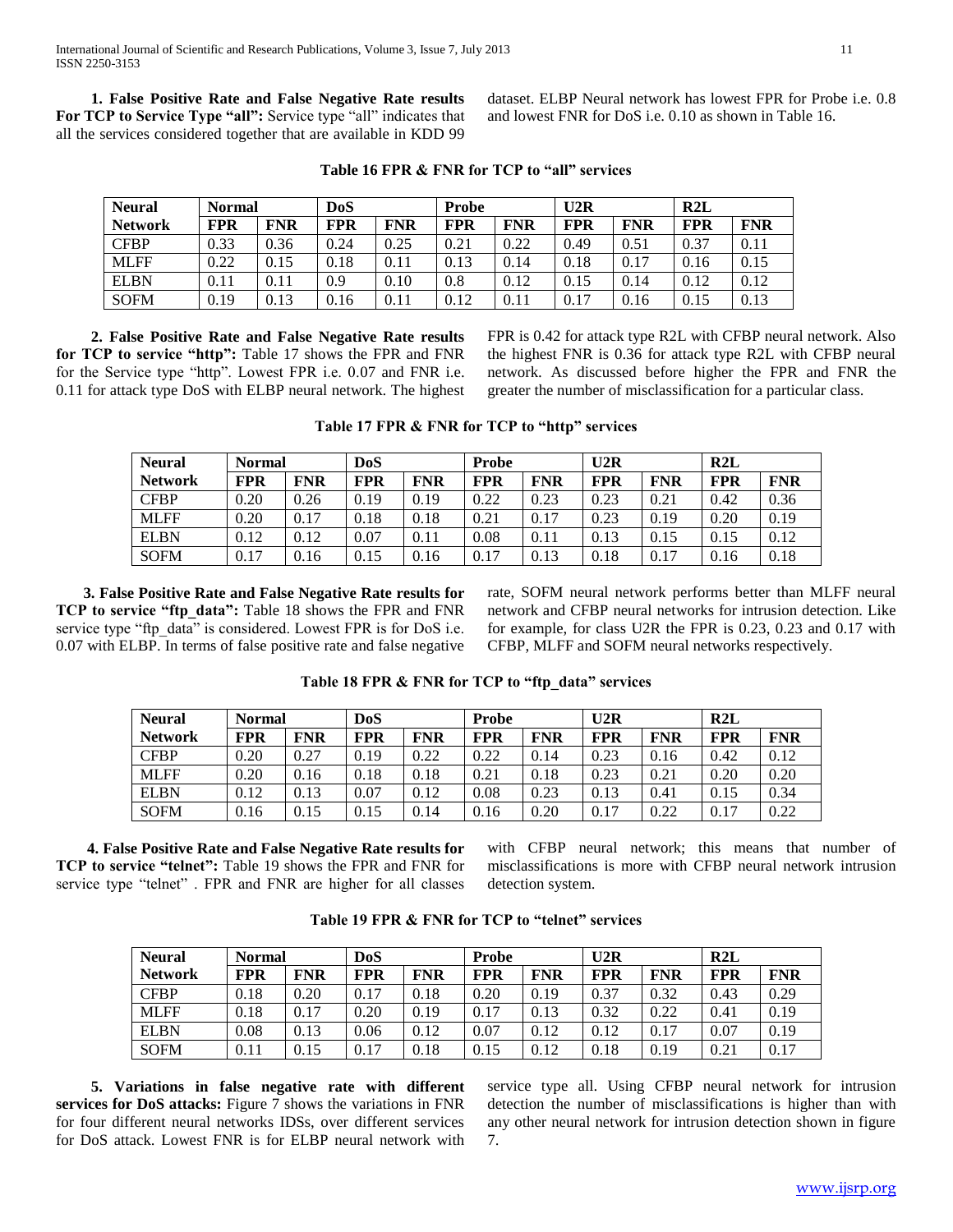

**Figure 7: Variations in FNR for attack type "DoS"**

 **6. Variations in false negative rate with different services for Probe attacks:** Figure 6.8 shows the variations in FNR for 4 different neural networks over different services for

Probe attack. SOFM and ELBP networks show better performance in terms of lower FNR.



**Figure 8: Variations in FNR for attack type "Probe"**

 **7. Variations in false negative rate with different services for U2R attacks:** Figure 9(a) shows the variations in FNR for four different neural networks over different services for U2R attack. MLFF neural network shows an average performance for all type of services i.e. FNR is more or less similar for all services.



**Figure 9(a): Variations in FNR for attack type "U2R"**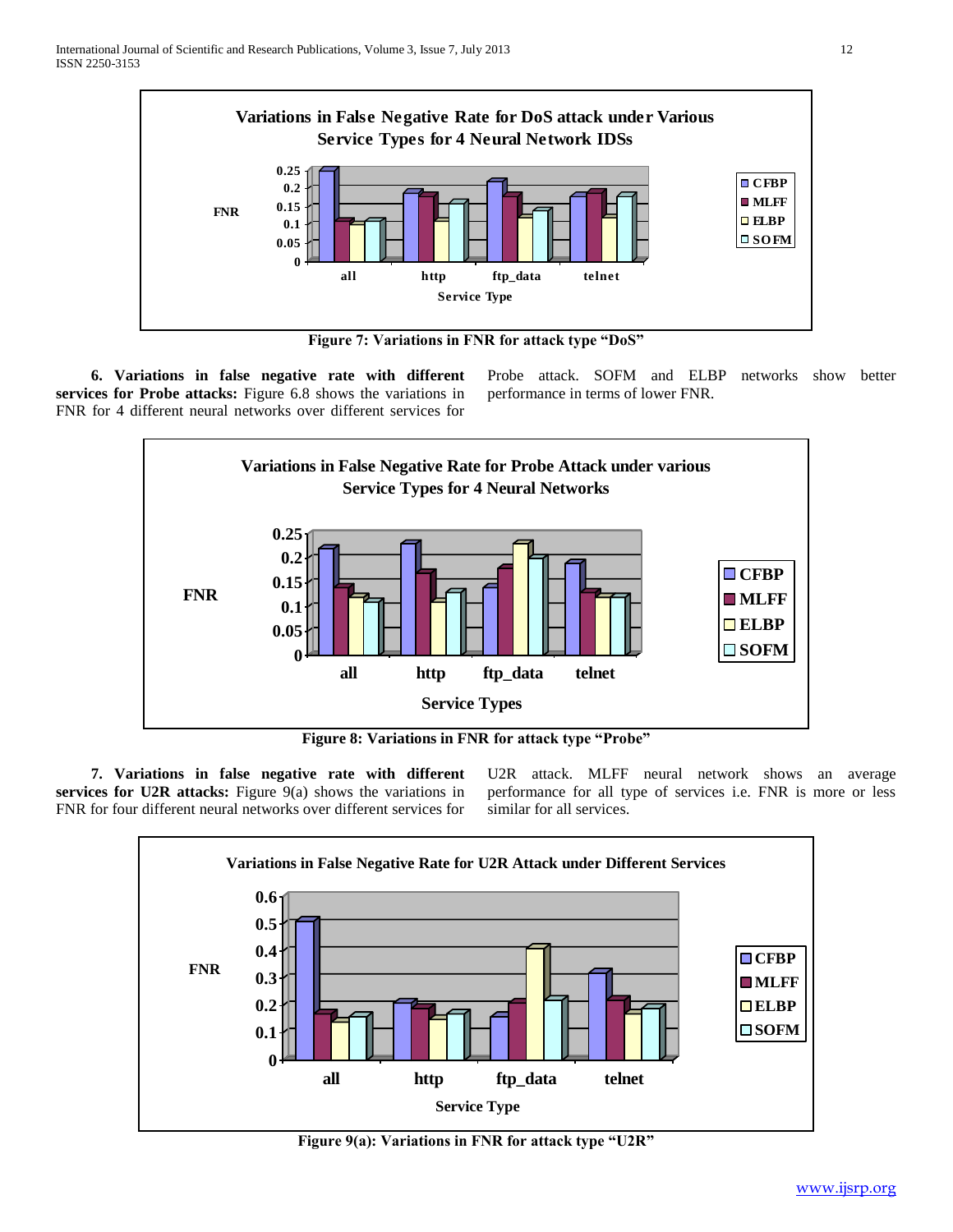**8. Variations in false negative rate with different services for R2L attacks:** Figure 9(b) shows the variations in FNR for four different neural networks over different services for R2L

attack. MLFF neural network shows an average performance in terms of FNR for all type of services i.e. FNR is more or less similar for all services.



Figure 9(b): Variations in FNR for attack type "R2L"

## **9.5 Training Time for Different Neural Network IDSs**

This section describes the performance of different neural network intrusion detection systems in terms of time required for training. Table 20, 21 and 22 shows the variations in training times for 3 different neural networks IDSs, using 3 different

training functions. It can be concluded from these results that ELBP requires least training time as compared to other networks and performs better in terms of training times with "trainrp" training function.

## **Table 20 Variations in training times with "trainoss" function**

| Neural Network<br>Architecture | Training Time<br>for<br>(sec)<br>"trainoss" |       |     |     |  |
|--------------------------------|---------------------------------------------|-------|-----|-----|--|
|                                | DoS                                         | Probe | U2R | R2L |  |
|                                |                                             |       |     |     |  |
| <b>CFBP</b>                    | 856                                         | 869   | 220 | 200 |  |
| MLFF                           | 746                                         | 668   | 211 | 213 |  |
| EL RP                          | 578                                         | 632   | 200 | 209 |  |

 Table 21 shows that there is great reduction in training time for attack type "DoS" using ELBP neural network with "traingdx". Training time of 631 seconds, 431 seconds and 256 seconds is required by CFBP, MLFF and ELBP neural network respectively for attack type DoS.

## **Table 21 Variations in training times with "traingdx" function**

| Neural<br><b>Network</b> | Training<br>"traingdx" | Time  | (sec) | for |
|--------------------------|------------------------|-------|-------|-----|
| Architecture             | DoS                    | Probe | U2R   | R2L |
| <b>CFBP</b>              | 631                    | 492   | 218   | 219 |
| MLFF                     | 431                    | 393   | 200   | 202 |
| EL RP                    | 256                    | 257   | 195   | 193 |

## **Table 22 Variations in training times with "trainrp" training function**

| Neural         | Training  | Time  | (sec) | for |
|----------------|-----------|-------|-------|-----|
| <b>Network</b> | "trainrp" |       |       |     |
| Architecture   | DoS       | Probe | U2R   | R2L |
|                |           |       |       |     |
| <b>CFBP</b>    | 550       | 547   | 197   | 168 |
| ML FF          | 293       | 237   | 194   | 190 |
| EI RP          | 253       | 257   | 186   | 184 |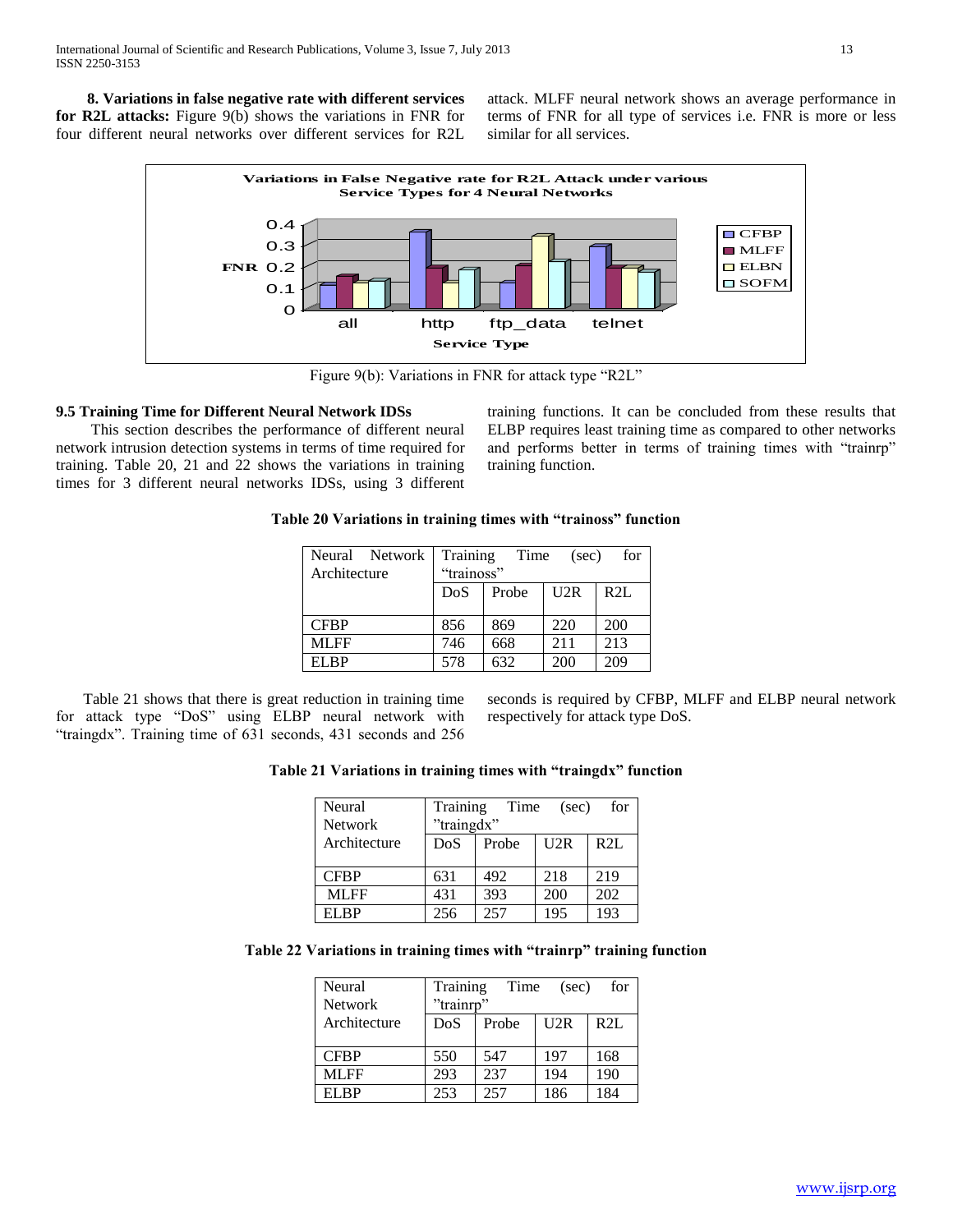Figure 10 shows the variations in training times of three different neural networks with training function "trainoss". With ELBP intrusion detection system, the training time is reduced largely.



**Figure 10: Variations in Training Time with "trainrp"**

 ELBP neural network give better results in comparison to other networks in terms of Classification rate, False Positive Rate

and False Negative Rate. Table 23 shows some of the important finding derived from above in terms of good performances.

| <b>Parameter</b>                    | <b>Better Results obtained with</b>          |
|-------------------------------------|----------------------------------------------|
| Neural Network Architecture         | <b>Elman Back Propagation Neural Network</b> |
| <b>Training Function</b>            | Trainrp                                      |
| Number of Nodes in Different Layers | 41, 41, 40, 1                                |

#### X. CONCLUSIONS

 This paper presented a comparative study of four different neural networks based intrusion detection systems in a network based computer system. The data required for the development of neural network intrusion detection systems have been obtained from KDD Cup' 99 data. Totally 4 category of attacks which include 24 number of intrusion from the computer network were considered in the developed models.

 We find that larger the distinct number of records for training the neural network, the better the classification rate for untrained records because the generalization capability of the network is enhanced, thereby leading to better classification rate for different classes of records.

 Change in the number of nodes in hidden layer resulted in the change in classification rate and also change in the false positive rate and false negative rate for the neural network based intrusion detection systems. With number of nodes close to the size of input vector (i.e. 41), the classification rate achieved is better than the one achieved by using number of nodes less the size of the input vector.

 For all kinds of attacks considered the ELBP intrusion detection system shows very good classification rate, smaller false positive and false negative rates, as compared to the results reported by the simple MLFF, CFBP and SOFM neural network based IDS.

#### **REFERENCES**

- [1] A.K.Ghosh and A.Schwartzbard, "A study in using neural networks for anomaly and misuse detection", in the Proceedings of USENIX Security Symposium, 1999.
- [2] K.Fox,R.Henning,J.Reed,and R.Simonian, "A neural network approach towards intrusion detection", in the Proceedings of the 13th National Computer Security Conference, 1990.
- [3] James Cannady and Jim Mahaffey, "The application of Artificial Intelligence to Misuse Detection", in proceedings of the first Recent Advances in Intrusion Detection (RAID Conference) ,1998.
- [4] Fox, Kevin L., Henning, Rhonda R., and Reed, Jonathan H., "A Neural Network Approach Towards Intrusion Detection", in the Proceedings of the 13th National Computer Security Conference, 1990.
- [5] P.GaneshKumar, D.Devaraj, V.Vasudevan, "Artificial Neural Network for Misuse Detection in Computer Network", in the proceedings of the International Conference on Resource Utilization and Intelligent Systems (INCRUIS-2006), 2006.
- [6] DARPA Dataset documentation: http://www.ll.mit.edu/IST/ideval/data/data\_index.html .
- [7] The MathWorks-MATLAB and Simulink for Technical Computing, MATLAB online help http://www.Mathworks.com/product/matlab/tryit.html .
- [8] KDD-cup' 99 dataset, http://kdd.ics.uci.edu/databases/kddcup99/kddcup99.html.
- [9] L. Girardin,"An eye on network intruder-administrator shootouts", in Proceedings of the Workshop on Intrusion Detection and Network Monitoring (ID '99), pages 19 .28, Berkeley, CA, USA, 1999.USENIX Association.